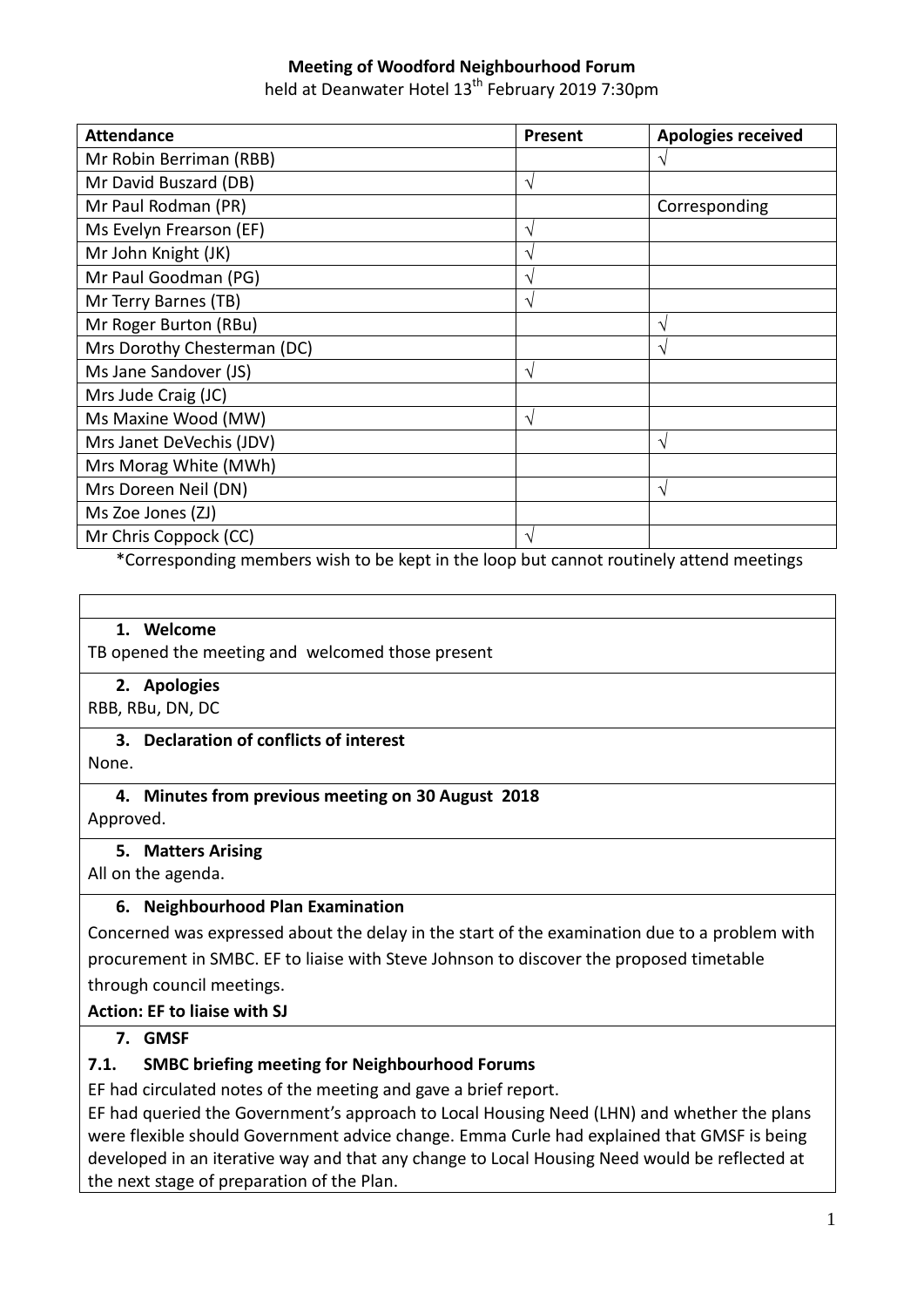EF and JC had pointed out that the Woodford allocation included the Avro Golf Course and had been told by Emma Curle that outer boundary did not indicate that all the area within it would be used for housing.

EF and JC had reported to the meeting that we had not received much feedback to date from residents on the new proposal but the general feeling on the committee was that it was much less bad that the former GMSF proposal for Woodford. Richard Jones for High Lane noted that their team was very annoyed about the proposed new station as they had wanted a different site. Although the housing numbers were much reduced from 4,000 to 500, High Lane residents were still very unhappy about the new proposals.

# **7.2. SGMGB meeting with Andy Burnham and Anne Morgan**

EF and JS had attended this meeting and reported back. It had been a constructive meeting. Each group had been able to send two representatives. AB and AM were attentive and aiming to be helpful. Many of Woodford's questions were asked either by EF or the Chair of the meeting. For site specific questions, it was suggested that these should be submitted to the GMCA in writing for written answers.

EF has written up and circulated notes.

# **7.3. Reactions of other communities around GM and protests**

EF reported that even more protest groups had formed and joined SGMGB because the revised GMSF included more Green Belt site with smaller allocations. There was shock and anger. More protests were planned with a day of action on  $3<sup>rd</sup>$  March which included marches from several surrounding villages to converge on. EF and CC intended to join in.

# **7.4. SMBC drop-in sessions**

It was agreed that WNF should have a presence during the Woodford session to talk to people and hear their reactions to the revised GMSF.

**Action: EF to organise a table and volunteers**

# **7.5. Discussions with Jackie Copley of CPRE**

CC reported that he had seen a template response published by the Woodland Trust for members. He had been in touch with Jackie Copley of CPRE. A meeting was being set up with CC, EF and Jackie Copley to discuss a template response from CPRE to GMSF to help members.

## **7.6. WNF response to GMSF**

There was a discussion about our reactions to the revised proposal. Attendees felt great relief that the former proposal had been removed and that, while the current proposal for 750 new dwellings on the aerodrome was certainly not ideal, it was a lot better.

PG pointed out that the new proposal for Woodford was not sustainable and objections included:

- It represented a bottom up doc, least worst, approach
- Transport projects were not realistic.
- $\bullet$  It was not an integrated plan.
- 950 houses is the limit to the numbers from a highways point of view.
- It doesn't address current housing issues.

## **Action: PG to produce stab point to aid EF in construction of a formal WNF response**

# **AOB**